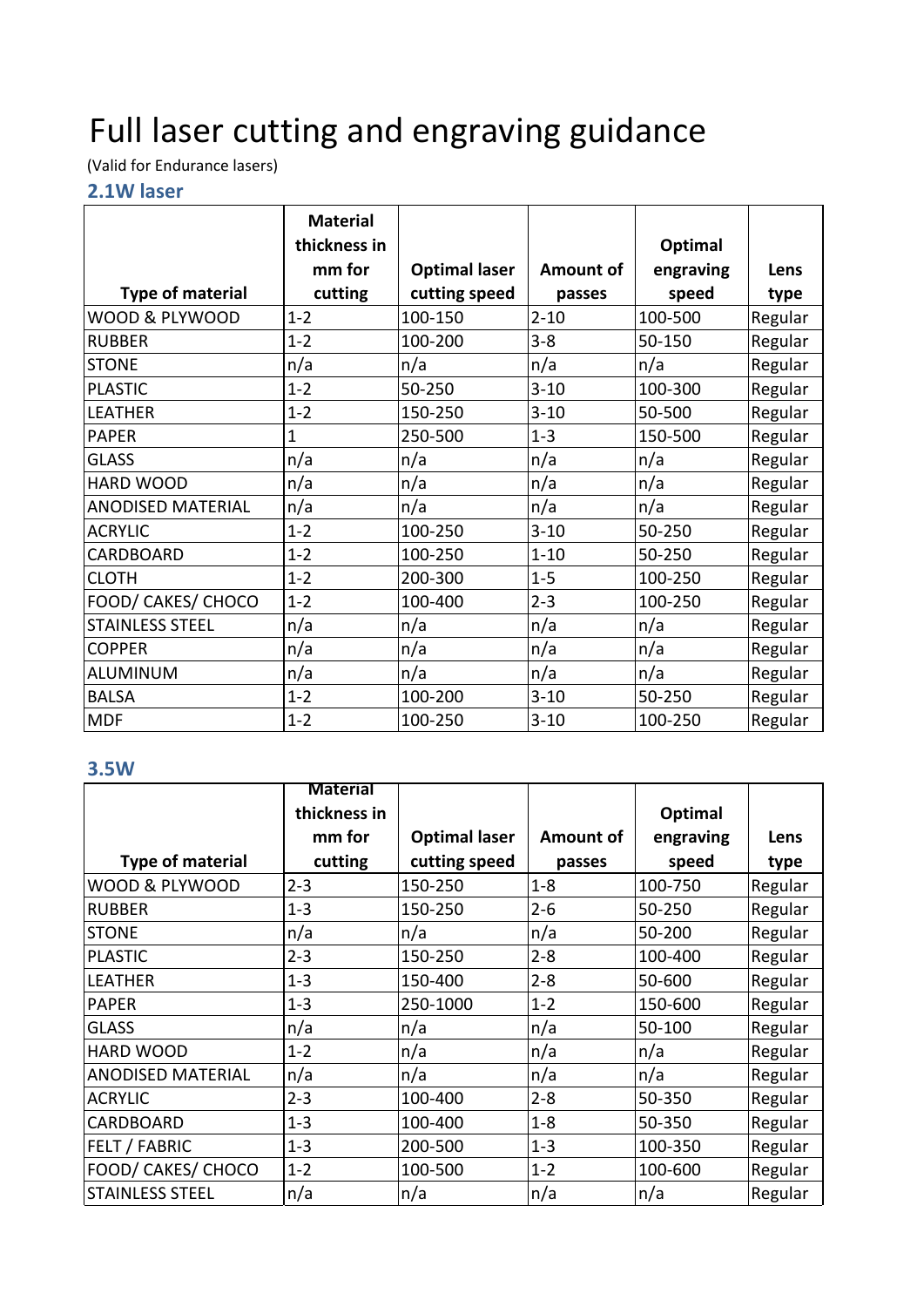| <b>COPPER</b>   | n/a | n/a     | 'n/a    | n/a          | Regular |
|-----------------|-----|---------|---------|--------------|---------|
| <b>ALUMINUM</b> | n/a | n/a     | 'n/a    | n/a          | Regular |
| <b>BALSA</b>    | 1-3 | 100-400 | $2 - 8$ | 50-350       | Regular |
| <b>MDF</b>      | 1-3 | 100-400 | $2 - 8$ | $ 100 - 350$ | Regular |

## **5.6W**

|                          | <b>Material</b> |                      |                  |           |         |
|--------------------------|-----------------|----------------------|------------------|-----------|---------|
|                          | thickness in    |                      |                  | Optimal   |         |
|                          | mm for          | <b>Optimal laser</b> | <b>Amount of</b> | engraving | Lens    |
| <b>Type of material</b>  | cutting         | cutting speed        | passes           | speed     | type    |
| WOOD & PLYWOOD           | $3 - 5$         | $100 3-6$            |                  | 100-750   | Regular |
| <b>RUBBER</b>            | $2 - 5$         | 150-250              | $2 - 10$         | 50-400    | Regular |
| <b>STONE</b>             | n/a             | n/a                  | n/a              | 50-300    | Regular |
| <b>PLASTIC</b>           | $2 - 5$         | 150-250              | $3 - 10$         | 100-500   | Regular |
| <b>LEATHER</b>           | $2 - 5$         | 150-400              | $2 - 10$         | 50-750    | Regular |
| <b>PAPER</b>             | $2 - 5$         | 250-1000             | $1 - 2$          | 150-1000  | Regular |
| <b>GLASS</b>             | n/a             | n/a                  | n/a              | 50-150    | Regular |
| <b>HARD WOOD</b>         | $2 - 3$         | 50-100               | $5 - 50$         | 50-250    | Regular |
| <b>ANODISED MATERIAL</b> | n/a             | n/a                  | n/a              | n/a       | Regular |
| <b>ACRYLIC</b>           | $3 - 5$         | 100-200              | $3 - 10$         | 50-500    | Regular |
| CARDBOARD                | $2 - 5$         | 100-150              | $2 - 15$         | 50-500    | Regular |
| FELT / FABRIC            | $2 - 5$         | 200-500              | $2 - 10$         | 100-500   | Regular |
| FOOD/ CAKES/ CHOCO       | $2 - 5$         | 100-500              | $1 - 2$          | 100-750   | Regular |
| <b>STAINLESS STEEL</b>   | n/a             | n/a                  | n/a              | n/a       | Regular |
| <b>COPPER</b>            | n/a             | n/a                  | n/a              | n/a       | Regular |
| ALUMINUM                 | n/a             | n/a                  | n/a              | n/a       | Regular |
| <b>BALSA</b>             | $3 - 5$         | 100-200              | $3 - 10$         | 50-500    | Regular |
| <b>MDF</b>               | $3 - 5$         | 100-200              | $3 - 10$         | 100-500   | Regular |

#### **5.6W**

|                          | <b>Material</b> |                      |                  |           |                |
|--------------------------|-----------------|----------------------|------------------|-----------|----------------|
|                          | thickness in    |                      |                  | Optimal   |                |
|                          | mm for          | <b>Optimal laser</b> | <b>Amount of</b> | engraving | Lens           |
| <b>Type of material</b>  | cutting         | cutting speed        | passes           | speed     | type           |
| WOOD & PLYWOOD           | $3 - 5$         | 100-200              | $3 - 15$         | 200-750   | G <sub>2</sub> |
| <b>RUBBER</b>            | $2 - 5$         | 150-250              | $2 - 7$          | 100-400   | G <sub>2</sub> |
| <b>STONE</b>             | n/a             | n/a                  | n/a              | 100-300   | G <sub>2</sub> |
| <b>PLASTIC</b>           | $2 - 5$         | 150-250              | $2 - 8$          | 200-500   | G <sub>2</sub> |
| <b>LEATHER</b>           | $2 - 5$         | 150-400              | $2 - 7$          | 100-750   | G <sub>2</sub> |
| <b>PAPER</b>             | $2 - 5$         | 250-1000             | $1 - 2$          | 250-1000  | G <sub>2</sub> |
| <b>GLASS</b>             | n/a             | n/a                  | n/a              | 150-150   | G <sub>2</sub> |
| <b>HARD WOOD</b>         | $2 - 3$         | 50-100               | $3 - 20$         | 100-300   | G <sub>2</sub> |
| <b>ANODISED MATERIAL</b> | n/a             | n/a                  | n/a              | n/a       | G <sub>2</sub> |
| <b>ACRYLIC</b>           | $3 - 5$         | 100-200              | $2 - 10$         | 100-500   | G <sub>2</sub> |
| <b>CARDBOARD</b>         | $2 - 5$         | 150-250              | $2 - 8$          | 100-500   | G <sub>2</sub> |
| <b>FELT / FABRIC</b>     | $2 - 5$         | 200-500              | $2 - 7$          | 250-500   | G <sub>2</sub> |
| FOOD/ CAKES/ CHOCO       | $2 - 5$         | 100-500              | $1 - 2$          | 300-750   | G <sub>2</sub> |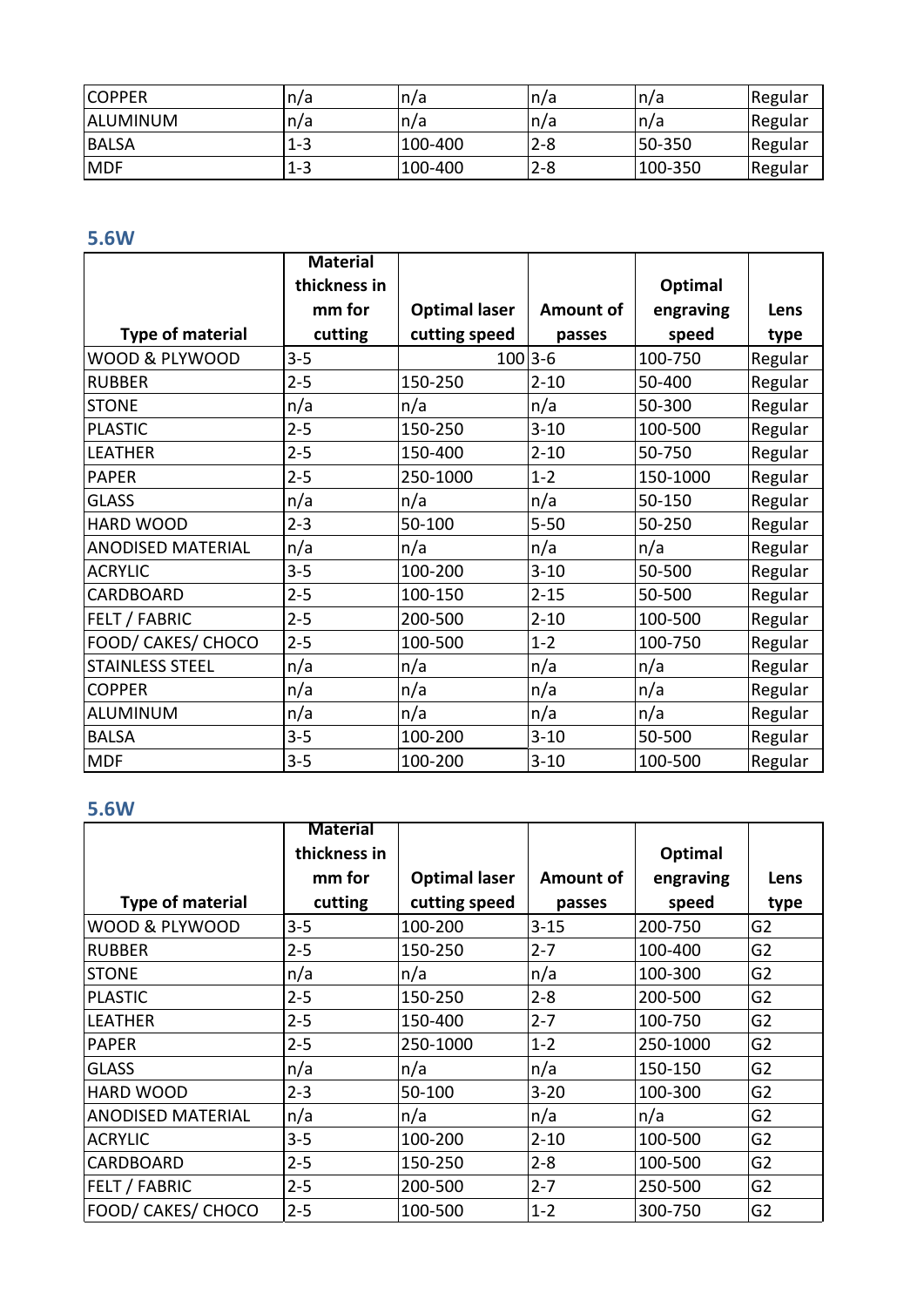| <b>STAINLESS STEEL</b> | In/a    | n/a     | ∣n/a    | n/a     | G2             |
|------------------------|---------|---------|---------|---------|----------------|
| <b>COPPER</b>          | n/a     | n/a     | ∣n/a    | n/a     | G <sub>2</sub> |
| <b>ALUMINUM</b>        | n/a     | n/a     | ∣n/a    | n/a     | G <sub>2</sub> |
| <b>BALSA</b>           | $3 - 5$ | 100-200 | 2-7     | 100-500 | G <sub>2</sub> |
| <b>MDF</b>             | $3 - 5$ | 100-200 | $2 - 8$ | 150-500 | G <sub>2</sub> |

### **8W**

|                          | <b>Material</b> |                      |           |           |         |
|--------------------------|-----------------|----------------------|-----------|-----------|---------|
|                          | thickness in    |                      |           | Optimal   |         |
|                          | mm for          | <b>Optimal laser</b> | Amount of | engraving | Lens    |
| <b>Type of material</b>  | cutting         | cutting speed        | passes    | speed     | type    |
| WOOD & PLYWOOD           | $5 - 8$         | 100-250              | $3 - 25$  | 100-1000  | Regular |
| <b>RUBBER</b>            | $3 - 8$         | 150-300              | $2 - 10$  | 50-500    | Regular |
| <b>STONE</b>             | $1 - 2$         | n/a                  | n/a       | 50-400    | Regular |
| <b>PLASTIC</b>           | $3 - 8$         | 150-300              | $3 - 10$  | 100-600   | Regular |
| <b>LEATHER</b>           | $3 - 8$         | 150-500              | $2 - 10$  | 50-1000   | Regular |
| <b>PAPER</b>             | $3 - 8$         | 250-1500             | $1 - 2$   | 150-1500  | Regular |
| <b>GLASS</b>             | n/a             | n/a                  | n/a       | 50-250    | Regular |
| HARD WOOD                | $3 - 5$         | 50-150               | $5 - 40$  | 100-1000  | Regular |
| <b>ANODISED MATERIAL</b> | n/a             | n/a                  | n/a       | 50-150    | Regular |
| <b>ACRYLIC</b>           | $3 - 8$         | 100-500              | $3 - 10$  | 50-750    | Regular |
| CARDBOARD                | $2 - 8$         | 200-750              | $2 - 15$  | 50-750    | Regular |
| <b>FELT / FABRIC</b>     | $2 - 8$         | 200-750              | $2 - 10$  | 100-750   | Regular |
| FOOD/ CAKES/ CHOCO       | $2 - 8$         | 100-750              | $1 - 2$   | 100-750   | Regular |
| <b>STAINLESS STEEL</b>   | n/a             | n/a                  | n/a       | n/a       | Regular |
| <b>COPPER</b>            | n/a             | n/a                  | n/a       | 50-250    | Regular |
| ALUMINUM                 | n/a             | n/a                  | n/a       | n/a       | Regular |
| <b>BALSA</b>             | $3 - 8$         | 100-300              | $3 - 10$  | 50-700    | Regular |
| <b>MDF</b>               | $3 - 8$         | 100-400              | $3 - 10$  | 100-900   | Regular |

#### **8W**

|                          | <b>Material</b> |                      |           |           |                |
|--------------------------|-----------------|----------------------|-----------|-----------|----------------|
|                          | thickness in    |                      |           | Optimal   |                |
|                          | mm for          | <b>Optimal laser</b> | Amount of | engraving | Lens           |
| <b>Type of material</b>  | cutting         | cutting speed        | passes    | speed     | type           |
| WOOD & PLYWOOD           | $5 - 8$         | 100-250              | $2 - 15$  | 200-1200  | G <sub>2</sub> |
| RUBBER                   | $3 - 8$         | 150-300              | $2 - 8$   | 150-500   | G <sub>2</sub> |
| <b>STONE</b>             | $1 - 2$         | n/a                  | n/a       | 150-400   | G <sub>2</sub> |
| <b>PLASTIC</b>           | $3 - 8$         | 150-300              | $2 - 7$   | 200-600   | G <sub>2</sub> |
| <b>LEATHER</b>           | $3 - 8$         | 150-500              | $2 - 8$   | 150-1000  | G <sub>2</sub> |
| <b>PAPER</b>             | $3 - 8$         | 250-1500             | $1 - 2$   | 250-1500  | G <sub>2</sub> |
| <b>GLASS</b>             | n/a             | n/a                  | n/a       | 150-250   | G <sub>2</sub> |
| <b>HARD WOOD</b>         | $3 - 5$         | 50-150               | $3 - 20$  | 150-1000  | G <sub>2</sub> |
| <b>ANODISED MATERIAL</b> | n/a             | n/a                  | n/a       | 150-150   | G <sub>2</sub> |
| <b>ACRYLIC</b>           | $3 - 8$         | 100-500              | $2 - 8$   | 150-750   | G <sub>2</sub> |
| <b>CARDBOARD</b>         | $2 - 8$         | 200-750              | $2 - 9$   | 150-750   | G <sub>2</sub> |
| <b>FELT / FABRIC</b>     | $2 - 8$         | 200-750              | $2 - 8$   | 200-750   | G <sub>2</sub> |